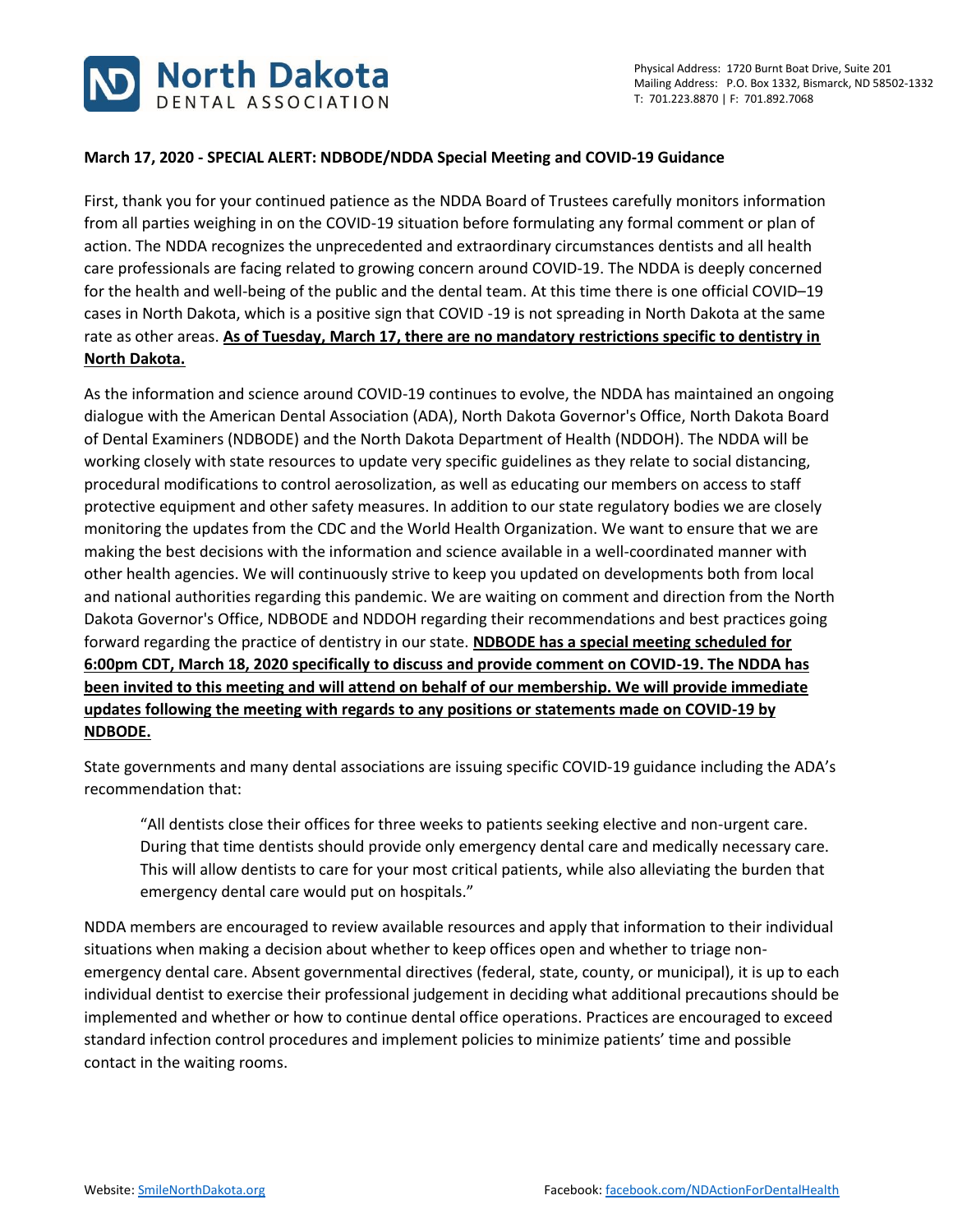



## **To reiterate, at this time there is not a state or national requirement for dentists to cease practicing**,

however, this decision is ultimately up to each dental practice and we encourage practice owners to assess all risks associated with dental staff and patient safety. This rapidly changing situation has come with an overload of information and misinformation. We thank you for your patience during these past few days as the agencies of authority have sifted through this information to make the correct recommendations to protect our profession and our patients. We anticipate that we will receive more state and federal guidance over the next week concerning how providers can prevent transmission of the virus and safely treat patients. As health care professionals, it is up to dentists to make well-informed decisions about their patients and practices. The NDDA is committed to providing the latest information to the profession in a useful and timely manner. We are constantly evaluating our recommendations and will update them on an ongoing basis as new information becomes available from our state and local public health authorities.

The NDDA does not take this decision by the ADA lightly, and it is being done out of an abundance of caution during one of the most disruptive public health emergencies in modern history. As healthcare providers, we all have a role to play by following evidence-based public health advice to help slow the spread of the virus and "flatten the curve." During this time the NDDA will continue its ongoing dialogue with state health officials. Should you choose to remain open, we recommend that you take this time to make sure that your practice has appropriate COVID-19 screening protocols in place and that your infection control and OSHA practices are up to date. We also recommend that offices consider implementing a virtual waiting room in their practices to better maintain social distancing.

We believe that by taking ADA precautions dentists can make a difference in helping preserve the limited supply of personal protective equipment critical for emergency dental care and frontline healthcare personnel responding to the pandemic. We recognize the gravity of these extreme measures and are sensitive to the economic impact that it will have on our member offices. Rest assured that the NDDA will advocate on behalf of all oral health providers in North Dakota for economic relief packages. At this time, we are working on a list of resources and suggestions for how to mitigate your health and financial risks. Additionally, to help support your practices and communications with patients, we are developing resources and templates that you can tailor to communicate with your patients and staff to help address their questions relating to COVID-19.

We do want members to know that dentists are in one of the highest risk categories for both transmission and contraction of the Coronavirus as a majority of dental procedures performed create significant aerosols in the operatories. As a part of the healthcare community, we have an obligation to protect the safety of our patients and staff. Please give added consideration to the risks of exposure to yourself, anyone on your staff, or anyone within your patient base, that has compromising health conditions. Please pay attention to announcements regarding the report of cases locally and act accordingly. Offices that chose to remain open should implement best practices to protect staff and patients.

At this challenging time, it is important to stay calm in the face of this storm and use science and knowledge to help us navigate forward. We urge all members to exercise your best judgement and caution during this time and to reach out to the NDDA or ADA with any questions or concerns. We thank you for your commitment to providing the highest level of care for North Dakota's patients and the dental profession.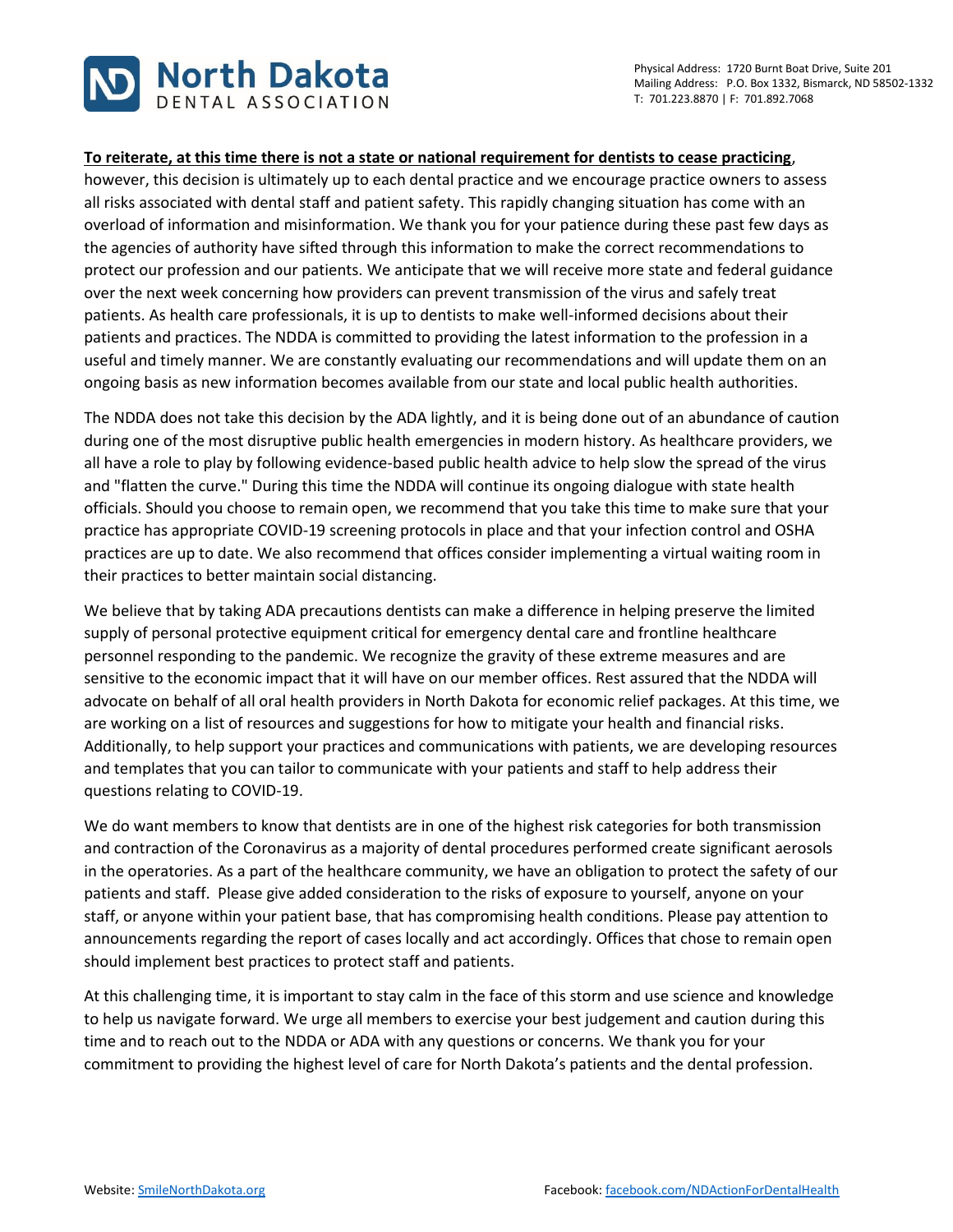

## **If you choose to continue seeing patients**

If you choose to continue seeing patients after ADA guidance and wait for the North Dakota Governor's Office, NDBODE, NDDOH, or any other state/local authority comment on COVID-19, please take additional precautions to help slow the spread of COVID-19:

1. Check the CDC website daily and follow the CDC guidelines to minimize risk. The NDDA website and the ADA website are also posting daily information.

2. Screen your patients BEFORE they arrive for their appointments. At the time of appointment reminders, ask these important screening questions:

- Have you traveled domestically or internationally in the past 15 days?
- Have you come into contact with anyone who has traveled internationally in the past 15 days?
- Have you come into contact with anyone who has tested positive for the coronavirus?
- Do you currently have a cold?
- Have you been sick in the past 14 days?
- Do you currently have a fever?
- Have you had a fever in the past 14 days?

If you patients answer "yes" to any of these questions, we highly recommend you postpone their appointments to a later date.

3. Take each patient's temperature. If the temperature is above 99.1F, consider delaying treatment.

4. In addition to cleaning treatment areas between patients, be sure to also clean waiting room chairs, doorknobs, pens and other surfaces.

5. Remove magazines, toys and patient waiting room entertainment items.

6. To help maintain social distancing, consider implementing a virtual waiting room where patients can wait in their cars until you text them to come inside for their appointments.

7. Consider restricting or postponing preventive or elective treatment appointments.

8. Consider postponing appointments with those who are elderly, immunocompromised, pregnant or part of an at-risk population.